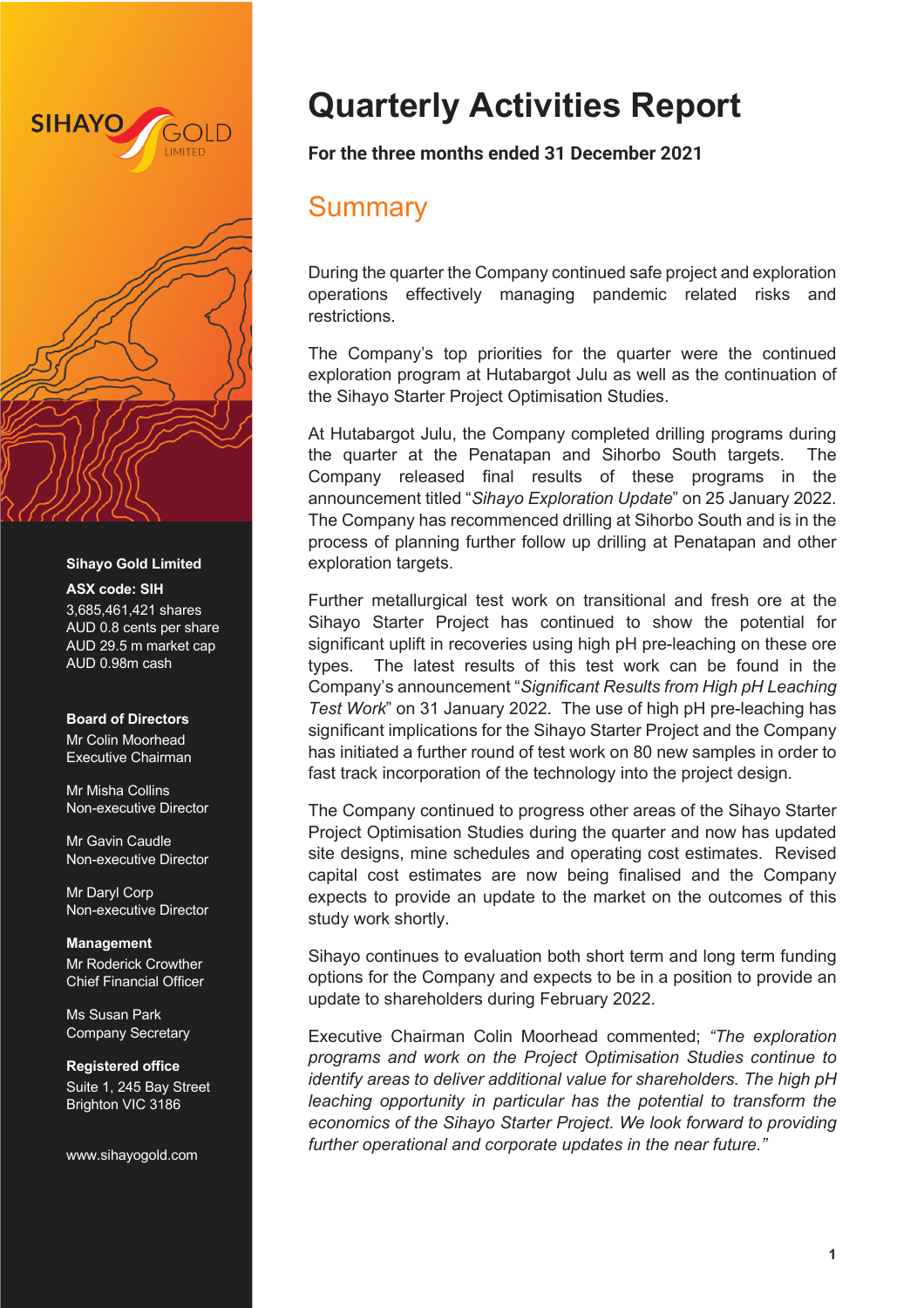

# **Highlights**

## **1. Exploration**

- a. **Hutabargot Julu** Exploration drilling continued with a primary focus on the Sihorbo South epithermal vein target:
	- i. Received remaining results from the last four holes completed at **Penatapan** in the previous quarter; returning additional multiple low-to-moderate grade goldsilver intercepts
	- ii. Completed drilling an additional 12 holes for 1,756.3 m at **Sihorbo South**, bringing the total of 2,321.6 m in 17 holes completed here in the second half of 2021
	- iii. All assay results received from drilling **Sihorbo South** during the quarter, returning multiple low-to-high grade silver-gold intercepts well below the existing local mine workings and demonstrating potential for high-grade ore shoots along a large mineralized epithermal vein system
- b. **Target Generation** Early encouraging results received from prospecting and surface sampling at Tambang Tinggi and surrounding prospects within the northeast corner on the South Block of the CoW. Highly anomalous gold, silver and base metal results returned from grab samples of discarded local mining material and local mine exposures

### **2. Sihayo Starter Project**

- a. Further results of the high pH pre-leaching metallurgical test work received and continue to support the potential for increased recoveries on transitional and fresh ore
- b. Project Optimisation Studies largely completed, with updated Mineral Resources and Ore Reserves statements to be released shortly
- c. Progressing permits and approvals including the AMDAL (environmental permit) and Tailings Storage Facility ("TSF") permits

## **3. Corporate**

- a. The company had A\$980,000 cash on hand as at 31 December 2021
- b. The Company executed a US\$1.2 million loan from major shareholder Provident Minerals Pte Ltd ("Provident") during the quarter and recently executed a US\$0.5 million loan agreement with PT Saratoga Investama Sedaya Tbk ("Saratoga")
- c. The company continues to assess options for short term and long-term funding and expects to provide an update to shareholders shortly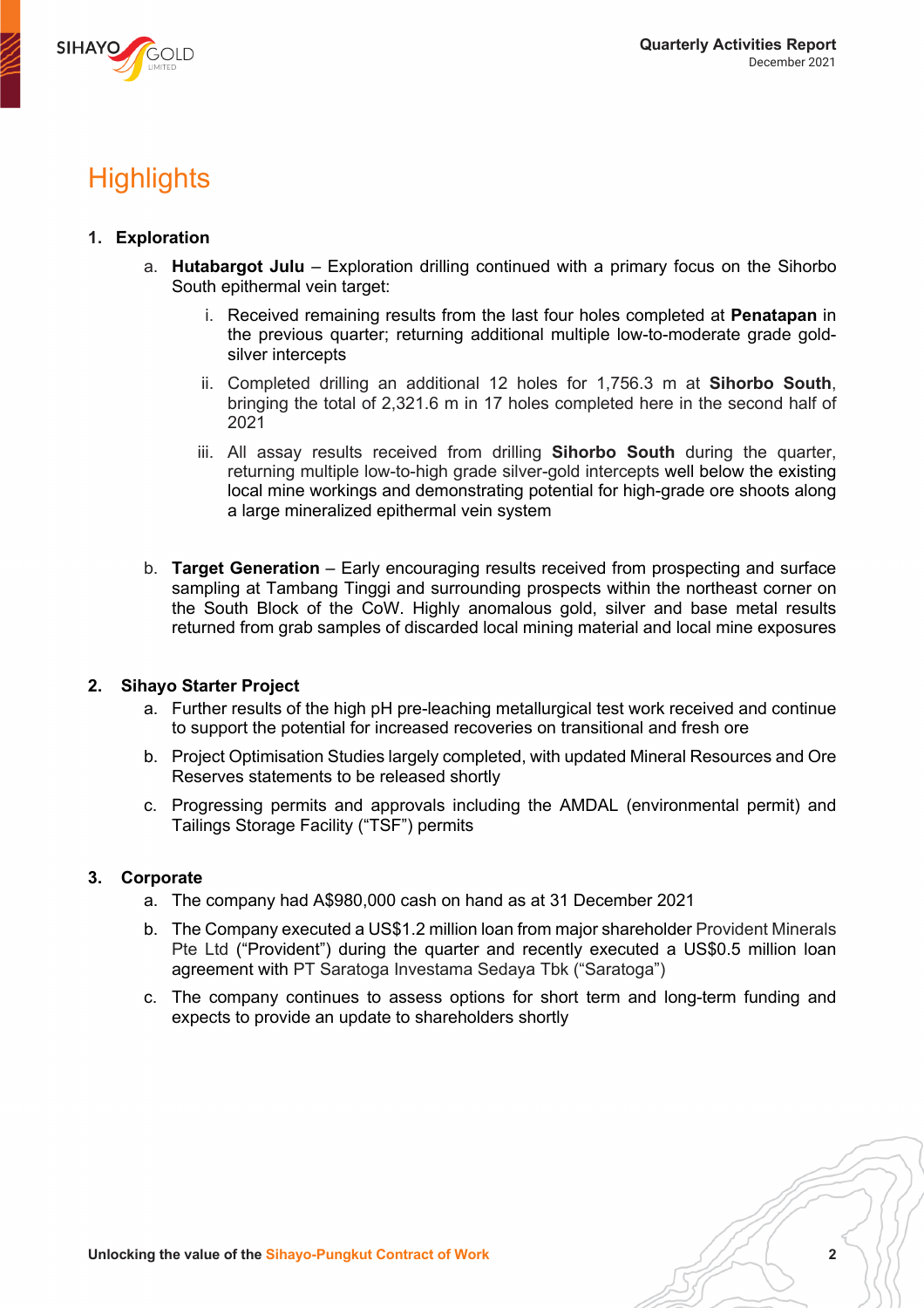

# December 2021 Quarter Overview

## Monday, 31 January 2022 – The Company is pleased to report on its activities for the three months to 31 December 2021.

## **Health, Safety & Environment**

Given the state of the COVID-19 pandemic in Indonesia, protocols have been implemented to minimise the risk of infection among staff, contractors and the local communities within which the Company operates. Protocols include mandatory COVID-19 testing prior to travel and quarantining at the project site prior to recommencing work as well as a strict regime of COVID-19 workplace protocols and established standard operating procedures to help prevent the occurrence and transmission of the COVID-19 virus in the workplace.

The quarter passed with no recorded safety or environmental incidents on drill rigs or other field activities. Total Recordable Injury Frequency Rate (TRIFR) of 0.00 for the six months to the end of the December quarter for FY2022.

### **Community**

Community support initiatives in response to COVID-19 continued during the quarter. These included the distribution of masks, sanitizers and food to communities within the general area of the Sihayo Project, and coordination with Mandailing Natal Health Office regarding the socialisation of the regional COVID-19 prevention plan.

Socialisation of the Company's exploration and development activities with the local community and government stakeholders continued during the quarter. The Company continues to build on its social license to operate in the district.

## **Exploration**

The Company continued its three-tiered approach to exploration, including Hutabargot Julu, Sihayo near-mine and broader target generation across the CoW. Exploration drilling was ongoing at the Hutabargot Julu prospect, with a specific focus now on the Sihorbo South target. During the quarter a total of 12 core holes were drilled at Sihorbo South for 1,756.3 m, bringing the total drilling completed here in the second half of 2021 to 2,321.3 m in 17 holes. Assays were received for all holes including the last four holes completed at Penatapan in the previous quarter. Results at Sihorbo South returned multiple low-to-high grade silver-gold intercepts well below the existing local mine workings and showing potential for high-grade ore shoots along a large mineralised epithermal vein system. Drilling recommenced at Sihorbo South in early January 2022. The Company released final results of these programs in the following announcements titled "*Sihayo Exploration Update*" on 25 January 2022, and "*Encouraging Exploration Results Continue at Sihayo*" on 23 November 2021.

A greenfields discovery program to assess the potential for porphyry copper and epithermal precious metal deposits in the broader Contract of Work (CoW) was initiated in H2 2020. The first stage of this work involved reprocessing and imaging of historic airborne magnetics and radiometrics data and was completed in late 2020. The second stage of work involving the application of geophysical "worming" software applied to the airborne magnetics data acquired over the project area and publicly available gravity data over the surrounding region was completed during the quarter. This work has assisted in better understanding the structural geometry of CoW area and allows for a more confident assessment of mineralisation potential and generation of targets within the CoW. Early encouraging results have been received from prospecting and surface sampling at Tambang Tinggi and surrounding prospects within the northeast corner on the South Block of the CoW. Highly anomalous gold, silver and base metal results have been returned from grab samples of discarded local mining material and local mine exposures. The Company released results of this program in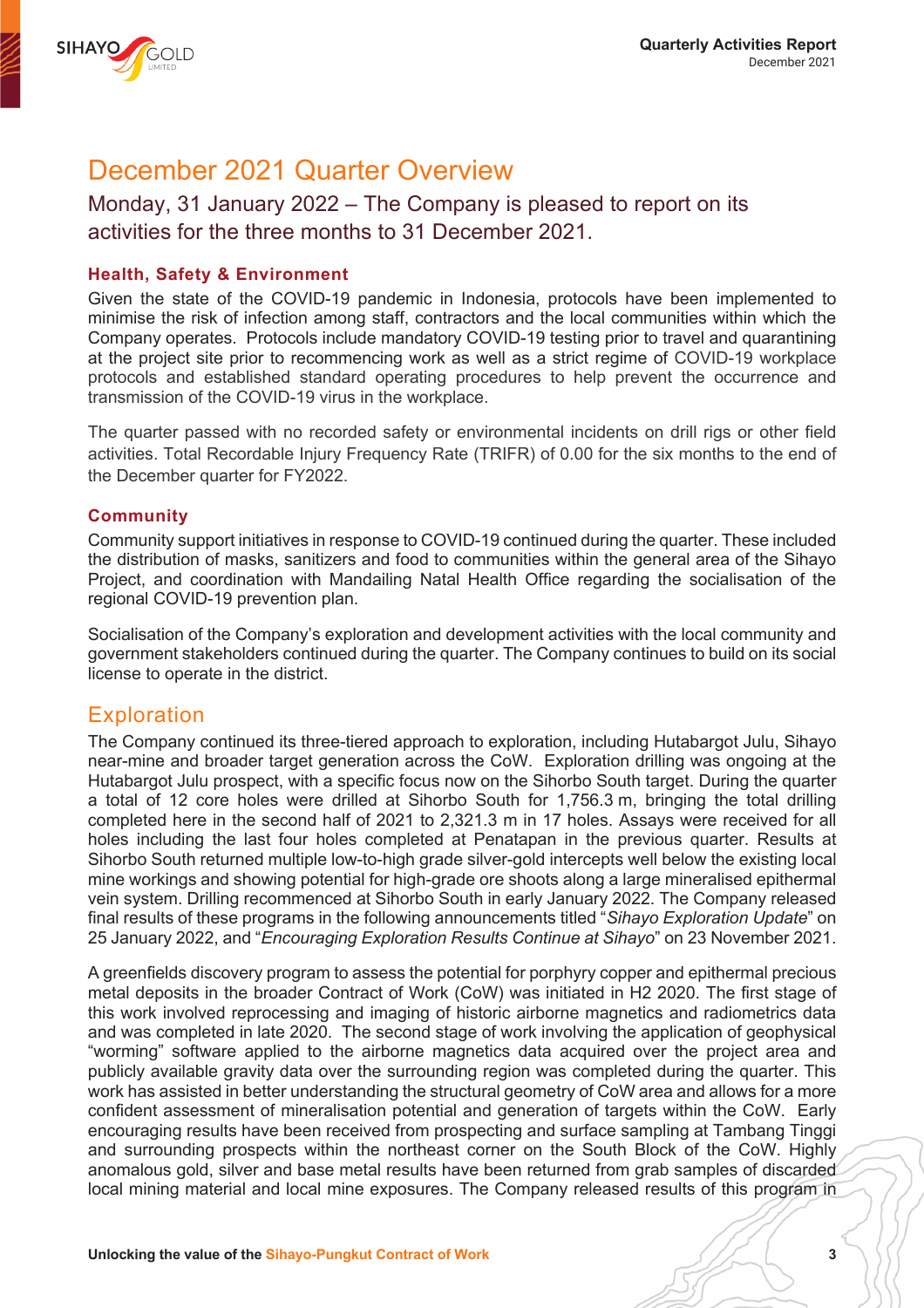

the following announcements titled "*Sihayo Exploration Update*" on 25 January 2022, and "*Encouraging Exploration Results Continue at Sihayo*" on 23 November 2021.

## Sihayo Starter Project

## **Permitting**

The Company is currently preparing its submission for the AMDAL (environmental permit) as well as design work for the Tailings Storage Facility required for permitting through the Indonesian Dam Safety Committee. The IPPKH Operation (Forestry Permit) will be progressed once the Company has received approval for its AMDAL.

### **Project Early Works**

Sihayo has completed early works for the Sihayo Starter Project, with the exception of the construction of the Batang Gadis bridge, which has been put on hold.

## **Project Optimisation Studies**

The Company continued to progress the Optimisation Studies for the Sihayo Starter Project. These studies have significantly de-risked the Project technically with further geotechnical and hydrogeological knowledge acquired over the course of the studies. The work has resulted in a number of changes to the Project, including the site layout and pit designs. As a result, the Company expects to announce an updated Ore Reserve estimate during February 2022, along with revised operating and capital cost estimates for the Project.

## **Metallurgical Test Work Update**

Sihayo has received metallurgical test results on a further 27 transitional and fresh ore samples to assess the use of high pH pre-leaching to improve recoveries. The results consistently demonstrate that high pH pre-leaching materially increases metallurgical recoveries in fresh and transitional ore, with gold recoveries in fresh samples increasing from an average of 35% to 80% and recoveries in transitional samples increasing from 52.3% to 74.5%. Further test work has been commissioned on 80 samples to establish appropriate pH levels, leach times and reagent compositions in the processing operations. Higher recoveries as shown in the metallurgical test work to date has potential to significantly transform the Project.

Details of the test work and results are provided in the announcement of 31 January 2022, *"Significant Results from High pH Leaching Test Work"*.

## Corporate and Finance

### **Financing**

As at 31 December 2021, the Company had approximately A\$980,000 cash on hand. The Company drew down on a new US\$1.2 million shareholder loan with major shareholder Provident during the quarter and has since executed a US\$500,000 loan agreement with major shareholder Saratoga. The Company is currently focused on securing funding to continue exploration and project activities while the Company continues to assess financing options for funding the construction of the Sihayo Starter Project.